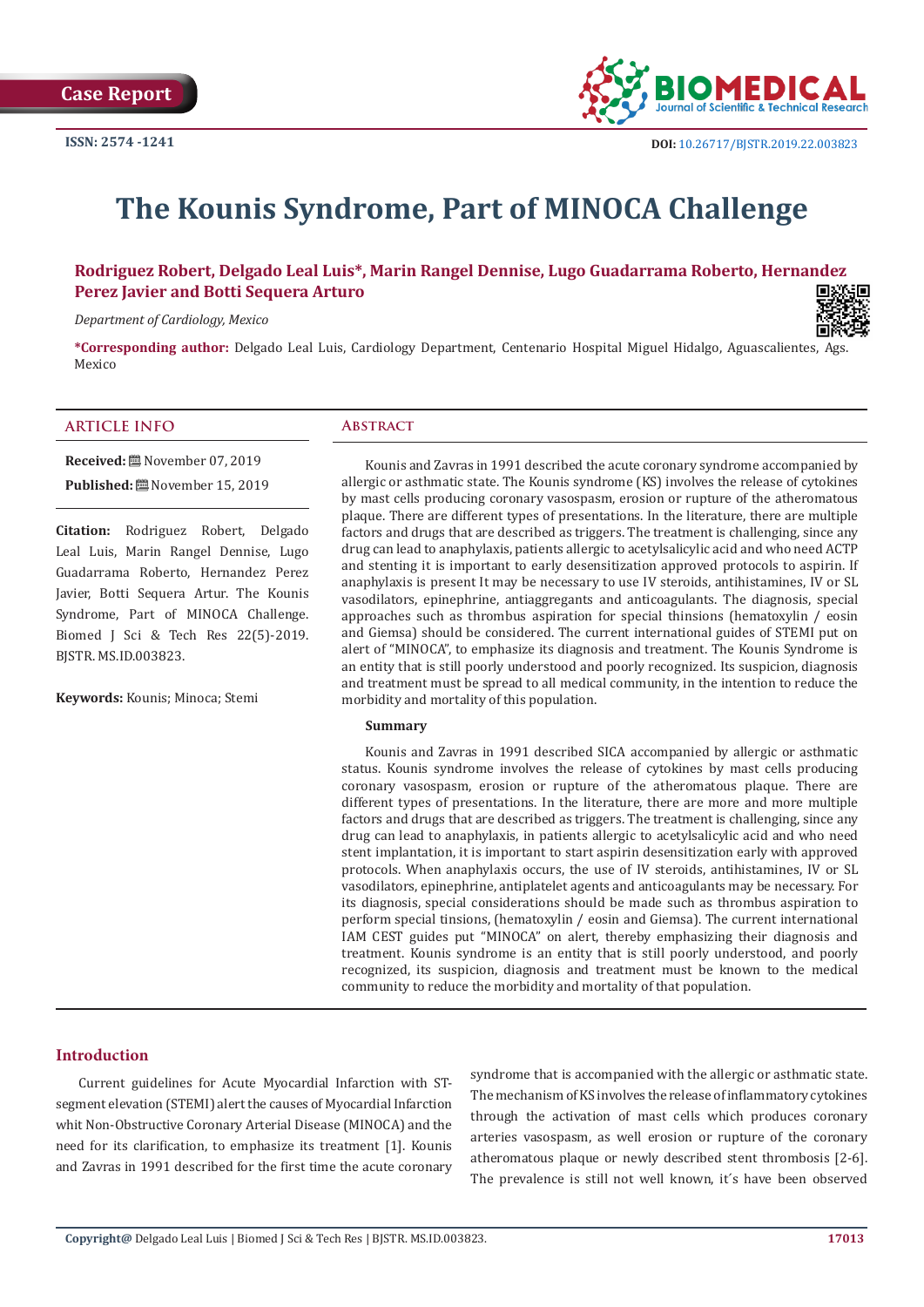great variations between countries, being greater where this entity is suspected. The possibility of suffering an allergic reaction in life is 1.6%, and of these the percentage that could develop KS is still not well established [4]. It is presented below an uncommon clinical entity in its typical presentation. The so-called "Allergic acute coronary syndrome" [2-4].

## **Case Report**

46 years old female, 20 years of asthma history, and Fernand Widal Syndrome which consist in a triade of allergic rhinitis, allergy to acetylsalicylic acid in addition to nasal polyposis, diagnosis perform by otorhinolaryngologist [7,8]. It does not have cardiovascular risk factors. She started one month before admission with low intensity angina, associated with bronchospasm and allergic rhinitis exacerbation. She came to emergency service after suffer intense angina associated with bronchospasm plus adrenergic discharge, electrocardiographic changes were

observed; anteroseptal lesion and inferior subepicardial ischemia where noticed. (Figure 1) STEMI associated with Fernand Widal Syndrome was diagnosed, which aroused the suspicion of probable Kounis Syndrome. She was taken to primary angioplasty where the right radial artery was approached without complications during the procedure, no allergic reactions to contrast agent. Multiple projections of the entire coronary anatomy were made. No angiographic lesions were found (Figures 2 & 3). Laboratory tests revealed positive levels of Troponin I HS 3.67 ng/ml. The Thorax radiograph did not demonstrate pathology (Figure 4). Subsequently, she was admitted to coronary care unit, where she develop new episode of bronchospasm, associated with angina and new electrocardiographic changes (Figure 5). This clinically demonstrates the coronary spasm during exacerbation of asthma. Once bronchospasm crisis was controlled, no further angina, electrocardiographic changes or elevation of bio-markers from myocardial lesion were observed after.



Figure 1: EKG at the emergency department.



**Figure 2:** Angiocoronarography without disease.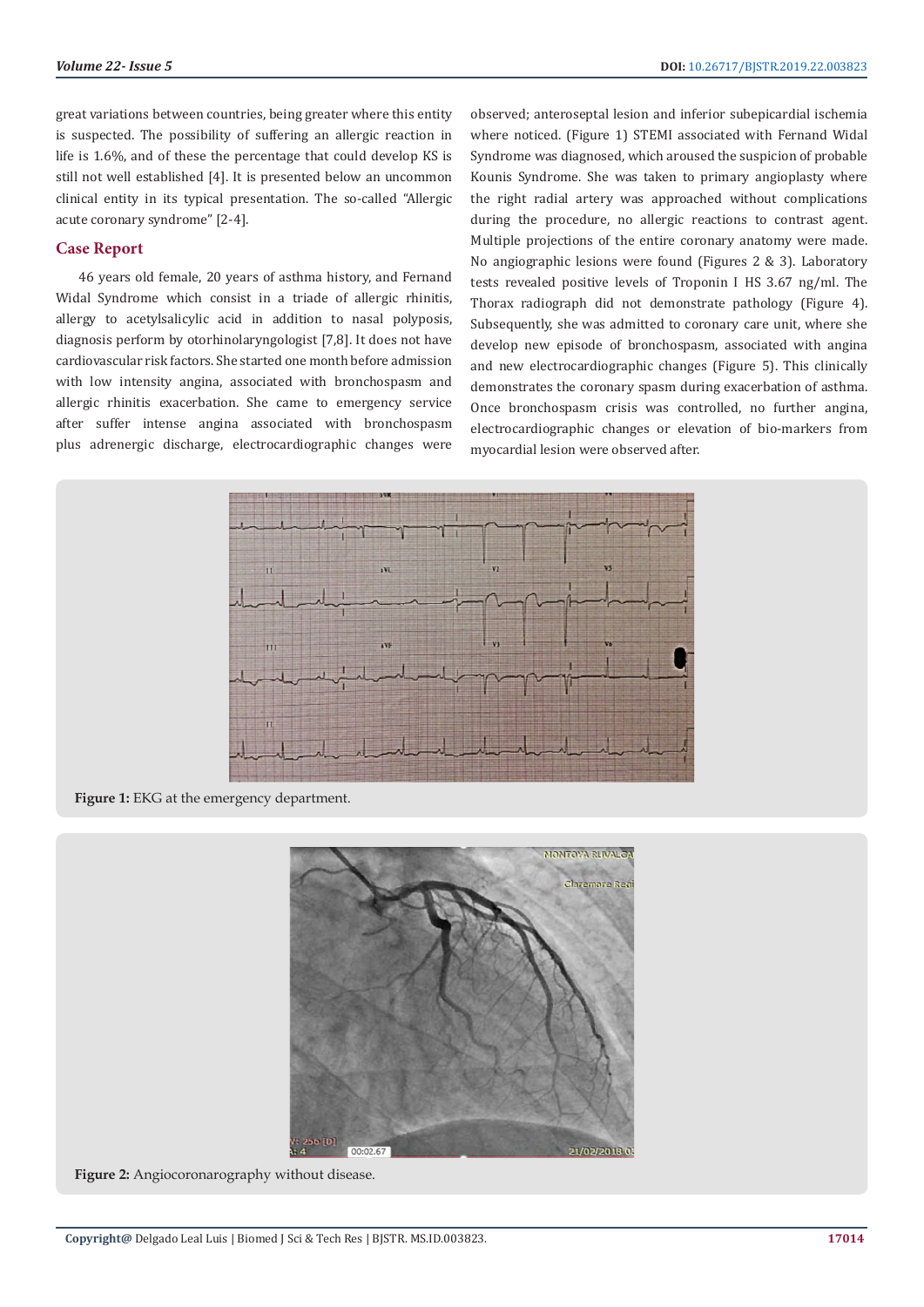

**Figure 3:** Angiocoronarography without disease.



**Figure 4:** Chest x-ray.



**Figure 5:** EKG with new ST elevation during asthmatic crisis, shows different location of myocardial lesion.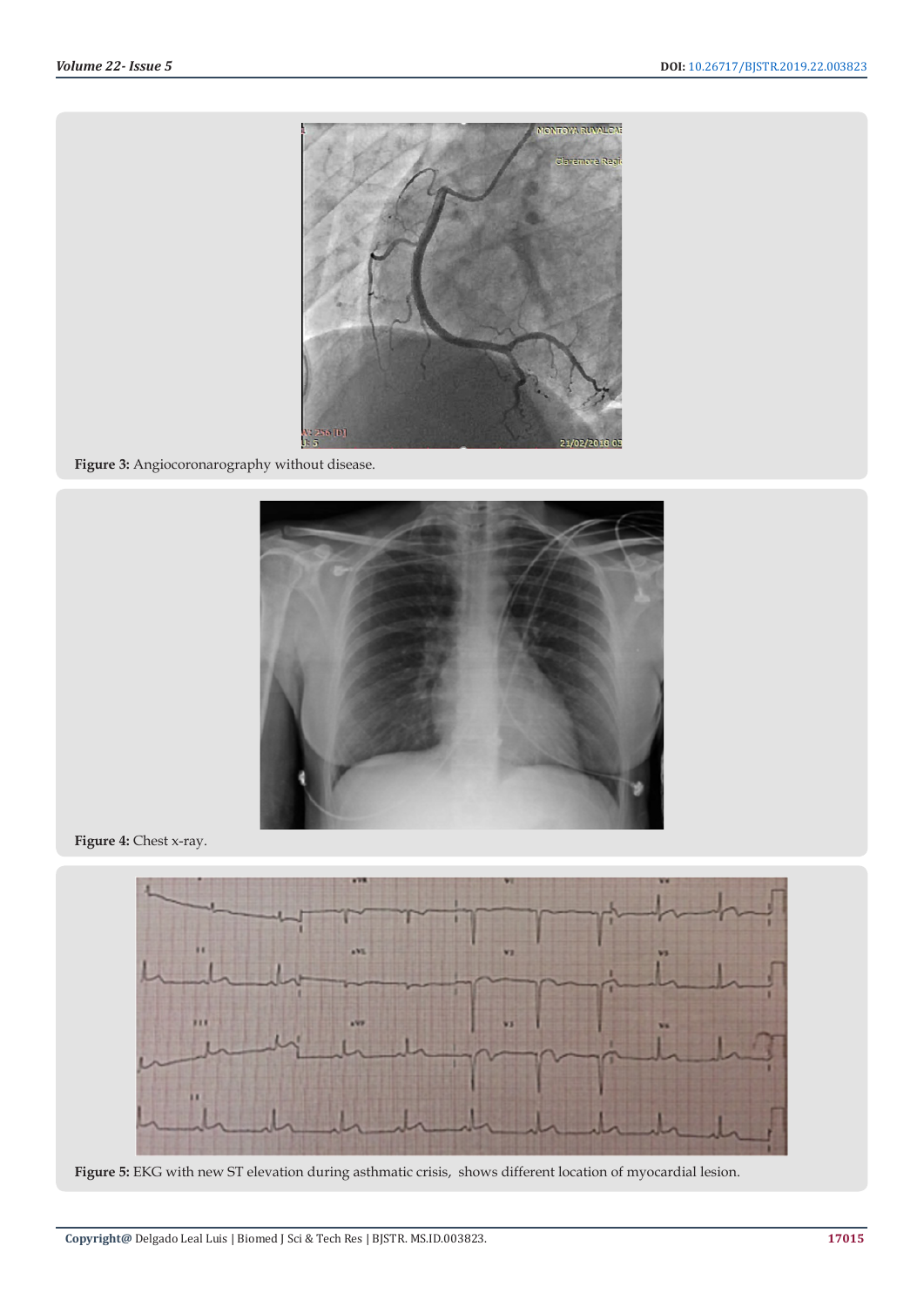## **Entity**

The pathophysiology involves the mast cell activation trough inflammatory mediators such products of arachidonic acid, histamine, proteases, cytokines, chemokines, platelet activator factor, this activation began locally (stent) or in a systemic way. Currently it has been noticing that the mast cell itself can lead of enhance T cell activation and in that way proliferation of mast cells, these activate macrophages, and these activate T cells, leading to vicious circle. 4 Been in a hypersensitivity state lead to degranulation of mast cell, histamine can induce coronary spasm. The proteases tryptase, chymase, cathepsin-D can activate matrix metalloproteinases causing erosion or rupture of the fibrous cap [4]. Recently a new classification has been established, The KS now has become a

bigger entity and the adequate typification need to be done correctly. The KS Type I includes patients with normal or nearly normal coronary arteries without predisposing factors for coronary artery disease in whom acute allergic attacks can induce ischemic or Myocardial infarction [2-4]. KS Type II includes patients with culprit but quiescent pre-existing atheromatous disease in whom the allergic state and the mast cell degranulation lead to coronary artery spasm, plaque erosion or rupture manifesting as acute myocardial infarction [4]. Recently a new type of KS was described, Type III presents as stent thrombosis in whom thrombus harvesting and staining with hematoxylin-eosin and Giemsa reveals the presence of eosinophils and mast cells in the specimen [4-7]. This syndrome has been related to certain environmental exposures, insects and drugs of which there is a great variety (Table 1).

| Table 1: Factors related to induce Kounis Syndrome. |  |
|-----------------------------------------------------|--|
|-----------------------------------------------------|--|

| <b>Drugs</b>                                                                                                           | <b>Conditions</b>                      | <b>Other Factors</b> |
|------------------------------------------------------------------------------------------------------------------------|----------------------------------------|----------------------|
| <b>Antibiotics:</b> ampicillin, amoxicillin, amikacin, cephalosporin's, Trimethoprim-<br>sulfamethoxazole, vancomycin. | Asthma.                                | Latex Contact.       |
| <b>Analgesics and NSAI:</b> aspirin, ibuprofen, dipyrone, diclofenac, naproxen.                                        | Fernand Widal Syndrome.                | Grass Cutting.       |
| Anesthetics and others agents: midazolam, alprazolam, etomidate, isoflurane,<br>propofol, rocuronium, succinylcholine. | Food allergy<br>Intracoronary stenting | Pets.<br>Dust.       |
| Anticoagulants: LMWH, UFH                                                                                              | Mastocytosis.                          | Jellyfish sting      |
| <b>Contrast agents:</b> sodium indigotindisulfonato, loxagate, lohexone.                                               | Urticaria.                             | Poison ivy           |
| Glucocorticoids: betamethasone, hydrocortisone.                                                                        | Churg-Strauss syndrome.                | Viper venom          |
| Others: insulin, enalapril, esmolol, protamine, allopurinol.                                                           |                                        |                      |

The drugs mainly related to analgesics, antibiotics and contrast media [4]. The treatment of this entity is supposed to be challenging, since it can present up to anaphylaxis [1-4]. Type I KS can be treated with rapid-acting IV corticosteroids (hydrocortisone 5 mg / kg / dose) and H1 IV antihistamines, IV or SL, vasodilators are safe as long as adequate arterial pressure is maintained, calcium channels blockers can stop vasospasm, as long as there is no contraindication for its use. The KS Type II, in addition to the a fore mentioned, must initiate the anti-platelet and anticoagulant treatment for STEMI. If a long lasting therapy is planned in an allergic patient to aspirin there is a safe protocol to desensitization, if the patient needs a primary PCI, the desensitization can be start after PCI, in a NSTEMI in who PCI is planned, the protocol begin before PCI using the ADAPTED protocol using a 330 min dead line to ensure desensitization [9]. When some variant of KS presents with anaphylaxis the risk of death increase, it should be evaluated carefully since the usual medication used in anaphylaxis can worse the hemodynamic state, in that scene, epinephrine without sulfite is preferable and applied IM or SC (dose of 0.2-0.5mg). In patients chronically treated with Beta Blockers, the effect of epinephrine can be attenuated, Glucagon is adequate (1 to 5 mg per IV / 5 min), followed by an infusion of 5 to 15 μg / min.12 Opioids administered to reduce acute pain, such as morphine, should be administered with caution in KS since allergic reactions can occur [2]. In the variant of KS Type III, in addition

to carrying out the acute coronary syndrome protocol, intrastent thrombus aspiration should be performed to ensure histological examination of the material aspirated for staining in search of eosinophils (hematoxylin / eosin) and mast cells (Giemsa) [6,7,11].

# **Conclusion**

As it has been reviewed in the literature, this particular syndrome must reach the knowledge of every physician related to these two "allergic and ischemic" entities, in order to increase their clinical recognition and ensure the best therapeutic option. Patients with an aspirin allergic history, who suffers from an acute coronary syndrome lead to PCI, should be considered and appropriately treated and desensitized.

#### **References**

- 1. [Ibanez B, James S, Agewall S, Antunes MJ, Bucciarelli-Ducci C, et al. \(2018\)](https://www.ncbi.nlm.nih.gov/pubmed/28886621) [2017 ESC Guidelines for the management of acute myocardial infarction](https://www.ncbi.nlm.nih.gov/pubmed/28886621) [in patients presenting with ST-segment elevation: The Task Force for the](https://www.ncbi.nlm.nih.gov/pubmed/28886621) [management of acute myocardial infarction in patients presenting with](https://www.ncbi.nlm.nih.gov/pubmed/28886621) [ST-segment elevation of the European Society of Cardiology \(ESC\). Eur](https://www.ncbi.nlm.nih.gov/pubmed/28886621) [Heart J 39\(2\): 119-177.](https://www.ncbi.nlm.nih.gov/pubmed/28886621)
- 2. [Kounis NG \(2006\) Kounis syndrome \(allergic angina and allergic](https://www.ncbi.nlm.nih.gov/pubmed/16249041) [myocardial infarction\): a natural paradigm?. Int J Cardiol 110\(1\): 7-14.](https://www.ncbi.nlm.nih.gov/pubmed/16249041)
- 3. [Sarfaraz Memon, Lovely Chhabra, Shihab Masrur, Matthew W Parker](https://www.ncbi.nlm.nih.gov/pmc/articles/PMC4462222/) [\(2015\) Allergic acute coronary syndrome Kounis syndrome. Proc \(Bayl](https://www.ncbi.nlm.nih.gov/pmc/articles/PMC4462222/) [Univ Med Cent\) 28\(3\): 358-362.](https://www.ncbi.nlm.nih.gov/pmc/articles/PMC4462222/)